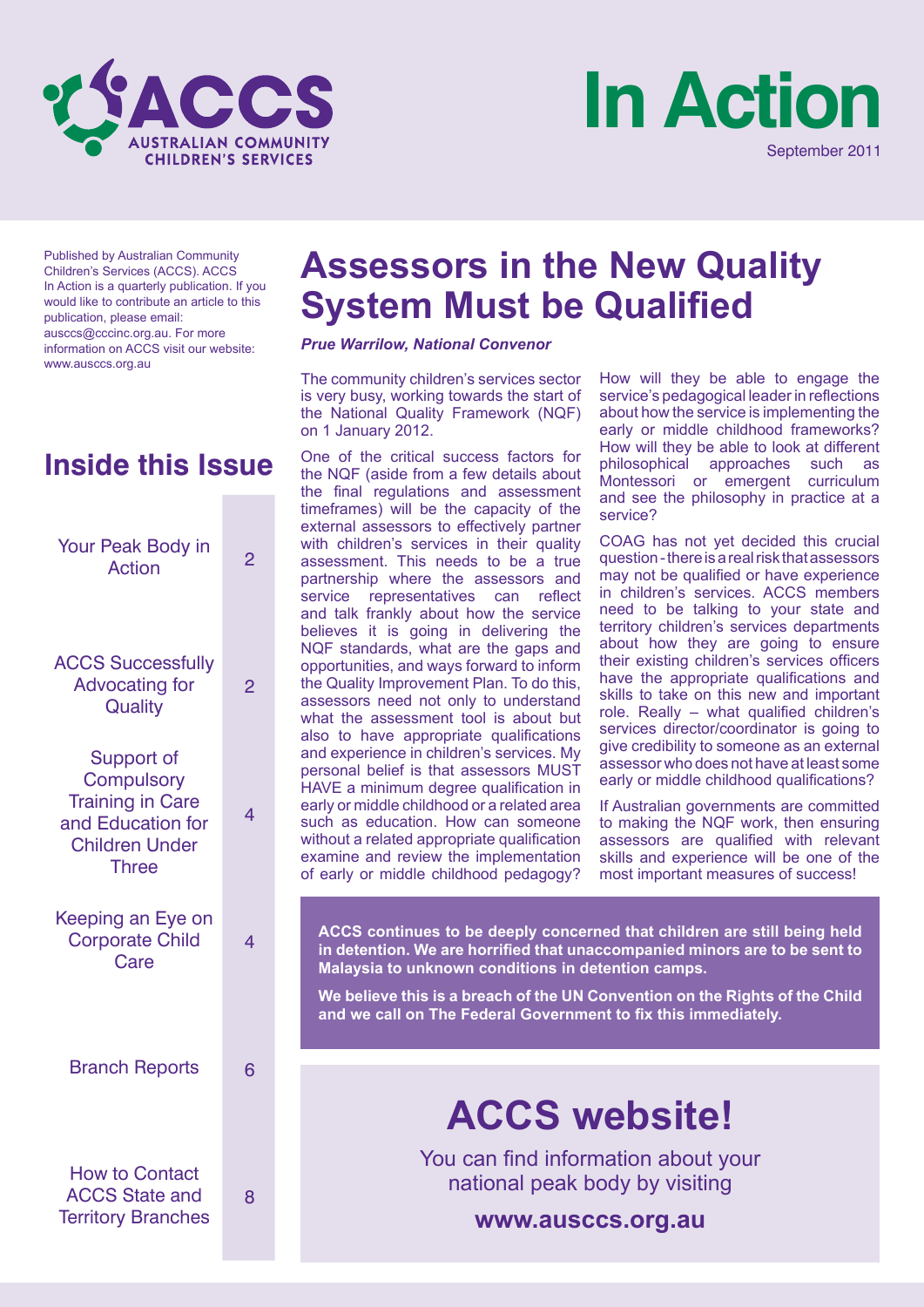# **Your Peak Body in Action**

#### *Barbara Romeril, National Secretary*

ACCS has won some significant gains in our advocacy in support of improved minimum quality standards; in this newsletter we quote from a speech from the Minister and a letter from her office which both show that we are being heard. It is gratifying to see that the scare campaign by the commercial sector is not succeeding.

ACCS responded to the DEEWR discussion paper on the future of the Inclusion and Professional Support Program, arguing among other things for an independent national evaluation and for ISFs to be required to hold a Diploma of Children's Services or a Bachelor of Early Childhood Education.

We also supported an ECA call for units on Care and Education of Babies and Toddlers to be compulsory in all children's services qualifications.

ACCS is now preparing to launch our new national on line discussion board for members – see elsewhere in this newsletter for details.

The Executive is attending the National Children's Services Forum in August including the biennial lobby day in which all national peak bodies agree on key issues to raise in meetings with an enormous variety of Members of Parliament from all parties; it is always an empowering experience bringing our concerns to the attention of Parliament. Who knows what impact this could have on future decisions in the federal parliament?

ACCS continues to participate in:

- The National Quality Framework National Stakeholder Reference Group
- Families Australia Board and coalition to support implementation of the national child protection framework
- National policy forums convened by United Voice the Child Care Union

# **ACCS Successfully Advocating for Quality**

ACCS is one of the few voices consistently expressing support for the quality improvements currently being implemented for children's services; below are two pieces of clear evidence of our influence in the battle against the scare campaign by the commercial sector to frighten elected representatives away from increased quality in support of their profit margins.

First we quote a speech to a commercial child care peak body in which the Federal Minister quotes from an ACCS member, Clarendon Children's Centre in Victoria and expresses her unqualified commitment to full implementation of quality reforms – she says that '*All Governments remain firmly committed to these reforms*' which is very good news for

Australia's children. She also acknowledges the visionary advice that organisations including ACCS have provided 'to move immediately to a national ratio of 1:3 for children under two years of age'. We are being heard.

Secondly below we reproduce key parts of a letter from the office of the Minister to ACCS in reply to our letter querying the impression that some had gained that she was backing away from requiring long serving child care staff to become qualified, an impression which the commercial sector was exploiting to encourage its members to not prepare for the quality reforms. In this letter the Minister unequivocally corrects the misinformation that the commercial child care sector has been putting out since the unfortunate misquote in the media in late 2010 – we have it in writing that the Minister did not announce a backing away from the requirement for minimum training for long standing staff; in fact she was referring to the process for recognition of prior learning that is already available in the vocational training system for early childhood educators.

Rather than backing away from increased minimum qualification requirements, the Australian Government is investing in the sector's capacity to meet these new standards - the Recognition of Prior Learning (RPL) package in the 2011-12 Budget supports this by reducing the overall time cost to workers and services in upgrading staff qualifications to meet the requirements of the National Quality Framework.

#### The letter states '*The Australian Government remains committed to the qualification requirements under the national quality standard for early childhood education and care services*.*'*

We urge ACCS members to use this evidence in your local advocacy to ensure that the community is aware that the quality reforms are coming, that they are in the best interests of children and that all levels of government must ensure that all families can afford the cost of high quality education and care.

## **Excerpts from Key Note Address by the Hon Kate Ellis MP, Minister for Employment Participation, Minister for Child Care**

to the Child Care Queensland National Conference 19 June 2011

...The Australian Government recognises the critical importance of early education and care to families. We know that access to quality and affordable child care is an essential enabler of workforce participation – particularly for women.

We know that the first five years of a child's life are critical and that their experiences during this time will shape their future outcomes. Through high quality early education and care we have the ability to ensure that our youngest citizens get the great start in life that they deserve. And we also know that families' demand for child care continues to grow.

Between September 2005 and September 2010, around 106 000 more children – or 78 000 families – have been using approved child care. The number of approved long day care child care services has also increased by more than 1100 over this period.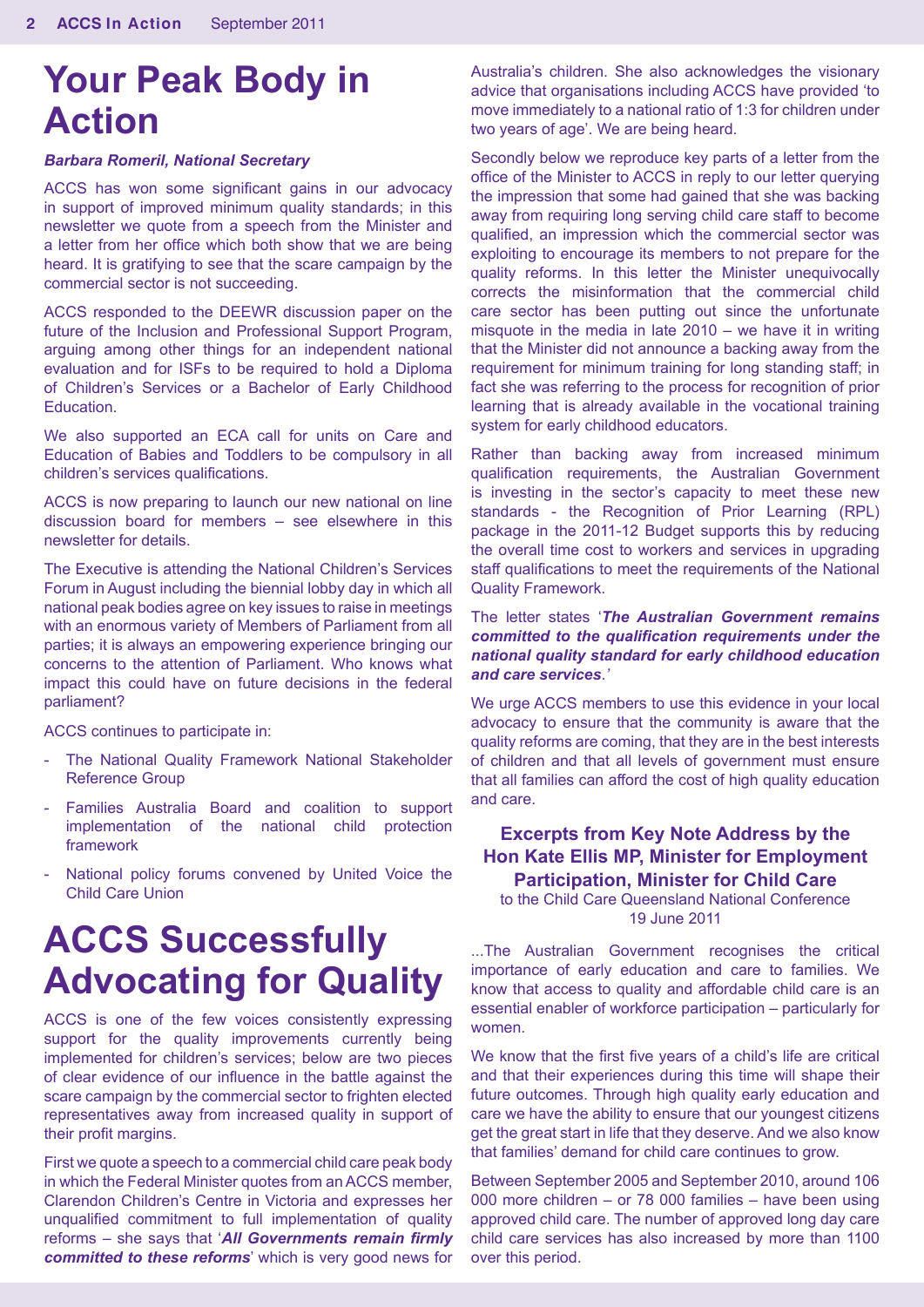And with more and more Australian families choosing for both parents to work, our children's early experiences are being increasingly influenced by you and your colleagues.

This is why our Government has driven an ambitious reform agenda to improve access to quality, affordable care – an agenda that we have backed up by a record investment of \$20 billion over the next four years...

Families have never had more assistance with their child care fees, and they have never before had more choice, than under the Gillard Labor Government. We know this increased assistance is having a real impact for Australian families. In fact since 2004, out-of-pocket costs for families earning \$75 000 have reduced from 13 per cent of their disposable income to 7 per cent in 2010...

Of course – cost is only one part of the equation. Our investments in improving the affordability of child care must also come hand in hand with an improvement in quality.

Through our reforms, we will have, for the first time, nationally consistent educator-to-child ratios and educator qualification requirements in long day care, family day care, outside school hours care and preschool care. As you know, these reforms will

- improve educator to child ratios so that each child gets more individual time and attention
- introduce educator qualification requirements so educators are better able to lead activities that inspire youngsters and help them learn and develop
- include a new ratings system so parents know the quality of care on offer and can make informed choices, and
- reduce regulation burden so services only have to deal with one regulator.

On top of our child care assistance funding, the Australian Government is investing \$273.7 million investment towards these objectives.

All Governments remain firmly committed to these reforms and I am pleased to report that significant progress has already been made.

We know there are many services across the country that are already meeting the National Quality Framework targets when it comes to both qualifications and ratios. In January this year, we also saw the successful roll out of the NSW Government's ratio change to 1:4 for zero to twos with minimal impact on fees. I am well aware of arguments about costs. But the reality is that there are child care centres that have already implemented the new staff-to-child ratios and their costs are consistent with other local providers.

For example, take the Clarendon Children's Centre in innercity Melbourne. They meet every single one of the new ratio requirements and all but one staff member meets the new qualification requirements. Their fees are around \$77 per day – which is about the same as most centres in the area...

These reforms are not the result of rushed decision making and they are not the result of a thought bubble. They come after considerable consultation, extensive debate, significant lobbying from all sides of the arguments and a comprehensive policy development process.

Some have urged us to be bolder in the reforms - to move

immediately to a national ratio of 1:3 for children under two years of age, for example. Others have wanted us to move more quickly and speed up the timeframe for implementation. We believe we have got the balance right...

Of course once the National Quality Framework is in place - it all comes down to people. Especially as the framework requires greater numbers of highly trained education and care professionals. Words alone don't nurture children: caring parents, kindergarten teachers and educators – the people in this room – are the ones that do that.

While workforce issues fall into Minister Garrett's portfolio responsibilities, I know he would want me to assure you that the Australian Government had heard your calls for more support for the early childhood workforce. That is why as part of the 2011-12 Budget we announced \$9.2 million for a Recognition of Prior Learning package to improve the quality and uptake of RPL assessments for early childhood professionals. This will directly assist child care staff who have long and valuable experience working in the sector, to gain a formal qualification.

It builds on previous measures that are helping build a new early childhood education and care workforce by creating new university places, reducing HECS-HELP repayments, and removing TAFE fees for people who want to make early childhood development their career. The early data indicates that these measures are succeeding, with numbers of people studying for diplomas, advanced diplomas and degrees in child care increasingly significantly since 2008.

We value the work that child care staff do. We know that child care is about more than just baby-sitting – that it is about educating in those critical early years...

Let us continue to work together to give Australia the early childhood development services it needs and can't afford to do without. We need to look to the future – to the practical changes we can keep making together to help give children their best possible start in life.

This is what Australian parents expect of us. And this is what we will deliver.

# **Australian Government Reiterates Commitment to Minimum Qualifications for Early Childhood Educators June 2011**

Excerpts from letter to ACCS from Marielle Smith, Advisor to Minister Kate Ellis 14.7.11

Australia is fortunate to have a passionate and dedicated workforce of early childhood educators and carers. The introduction of new national qualification requirements for those workers will mean that they are better equipped to lead the activities that help children to develop in the vital early years.

The Australian Government remains committed to the qualification requirements under the national quality standard for early childhood education and care services. The Government also appreciates that there are many experienced educators and carers in the workforce who do not currently have formal qualifications and the Government does not want to lose these talented individuals from the sector.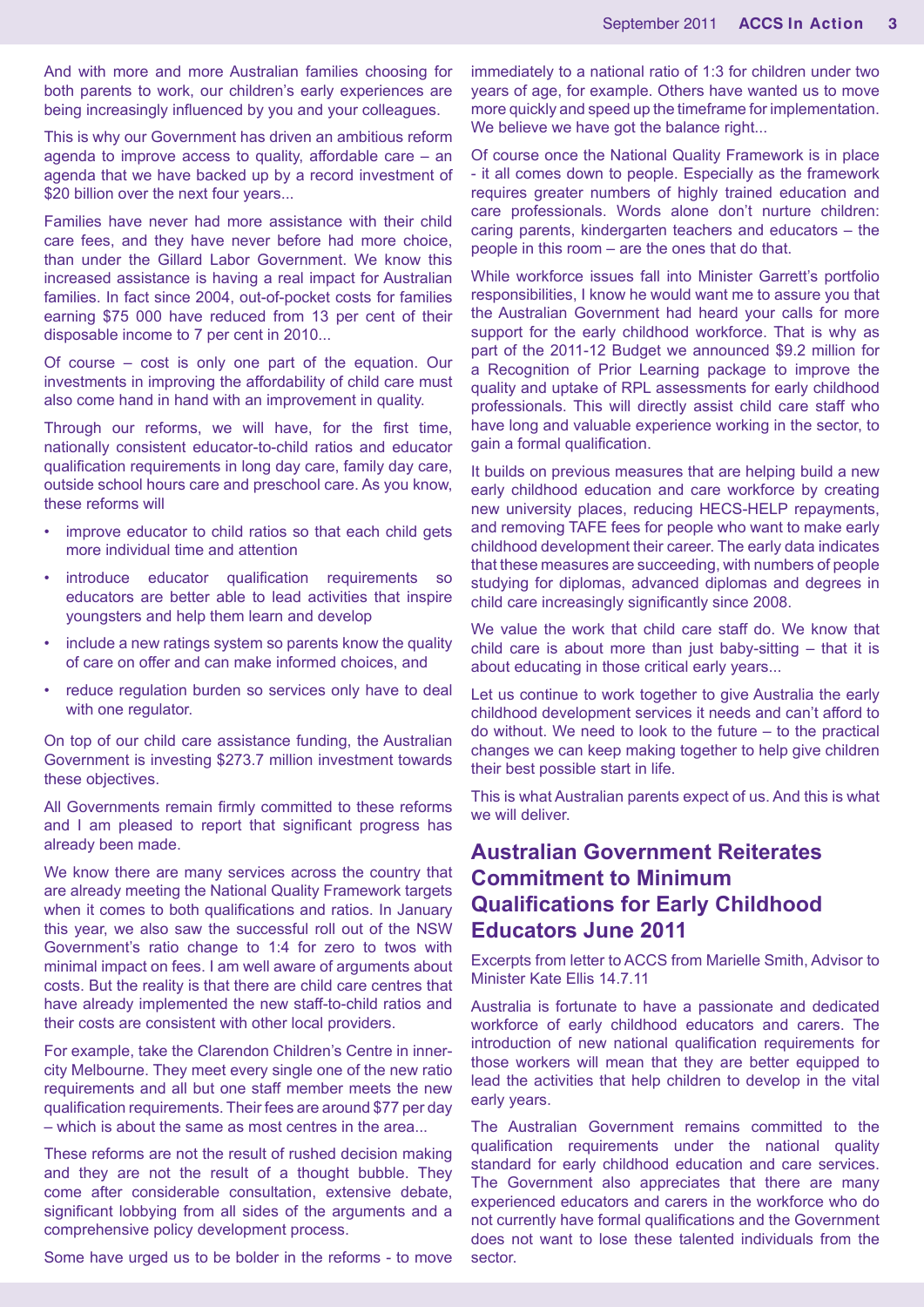That is why the Government will be phasing in the new qualification requirements over several years, so as to give the sector time to adjust. The Government is also committed to ensuring a smooth transition to the new qualification requirements.

Importantly, vocational training for early childhood educators already allows for the recognition of prior learning. This means that child care professionals, who have gained relevant skills within a service or have gained skills through other life experiences, can have that important knowledge recognised as part of a formal qualification...

The Australian Government announced \$9.2 million for a Recognition of Prior Learning (RPL) package in the 2011-12 Budget to improve the quality and uptake of RPL assessments for early childhood professionals. The RPL package will make it easier for early childhood workers to obtain or upgrade their qualifications. The Government recognises the significant barriers that early child care workers located in rural and remote Australia have in accessing RPL and is providing additional assistance to workers in rural and remote areas.

Grants of up to \$1,125 for rural and remote child care workers to cover expenses associated with accessing RPL.

Promoting the use of RPL will reduce the overall time cost to workers and services in upgrading staff qualifications to meet the requirements of the National Quality Framework.

# **Letter to Federal Ministers in Support of Compulsory Training in Care and Education of Children Under Three**

The following letter was sent to Ministers Garrett and Ellis in July 2011:

Australian Community Children's Services supports the call for units in the care and education of children under three (babies and toddlers) to be included as compulsory components of all training packages and curriculum for vocational and higher education courses in regard to children's services.

We believe that an in depth understanding of the developmental trajectories of children from birth is essential knowledge for educators working in child care, preschool and/or outside school hours care.

The national *Early Years Learning Framework* (DEEWR, 2009) is based on the premise that learning begins at birth and that educators should provide continuity of care and education for children. The *Framework for School Age Care Draft for Consultation* (DEEWR, 2010) extends these principles, practices and outcomes for children who attend school age care settings. This means all educators need to have professional knowledge and practical experience of the life span period from birth to three as part of their pre-service education regardless of the age range of the children with whom they intend to work.

We understand that a number of peak bodies have written to you recommending that the pre-service qualifications approved for employment in early childhood services under the new National Law and Regulations require all educators to have completed theory and practical experience relating to the care of and education of children under three.

We wish to support these calls and look forward to your notification of the outcome of considerations of this question.

# **Keeping an eye on Corporate Child Care**

## **ABC Learning Head 'Acted Against Board'**

#### *July 18, 2011 AAP*

THE former head of the failed ABC Learning, Eddy Groves, acted against his board's wishes to buy three childcare centres just months before the company's collapse, a court has heard.

A committal hearing is under way in the Brisbane Magistrates Court into whether ABC Learning's former chief executive of Australia and New Zealand, Martin Vincent Kemp, should stand trial.

Kemp and ABC Learning's founder and former chief executive, Groves, allegedly breached the Corporations Act when Kemp organised to sell three childcare centres owned by companies controlled by him to ABC Learning in early 2008.

It was just months before the chain collapsed in November that year with debts totalling \$1.6 billion.

The Australian Securities and Investments Commission (ASIC) alleges in January 2008, with the approval of Groves, ABC paid deposits of \$3 million, approximately 75 per cent of the purchase prices, to companies associated with Kemp, Volbane Pty Ltd and Silipo Pty Ltd.

Groves has also been charged with one count of breaching the Corporations act.

ASIC alleges Groves failed to discharge his duties as an ABC director in good faith and was dishonest by approving the payments made to Kemp's companies between 9 and 12 January 2008.

Former chairwoman of ABC Learning Sallyanne Atkinson gave evidence today, saying the board had resolved to block the acquisition of more childcare centres that financial year because of the company's poor finances.

She said she had been kept in the dark about the three acquisitions.

Kemp's defence, Neil Clelland, SC, questioned why the board had not put the agreement in writing at a meeting on February 1, 2008.

Ms Atkinson said: "I cannot tell you ... specifically the wording on our resolution, I just know that it was something we spoke of and we were quite serious about it.

"Any acquisitions are subject to board approval."

Ms Atkinson also said that she had lost faith in the abilities of Kemp and that he was a "bad manager".

She added that he withheld information about how poorly their Western Australia centres were operating.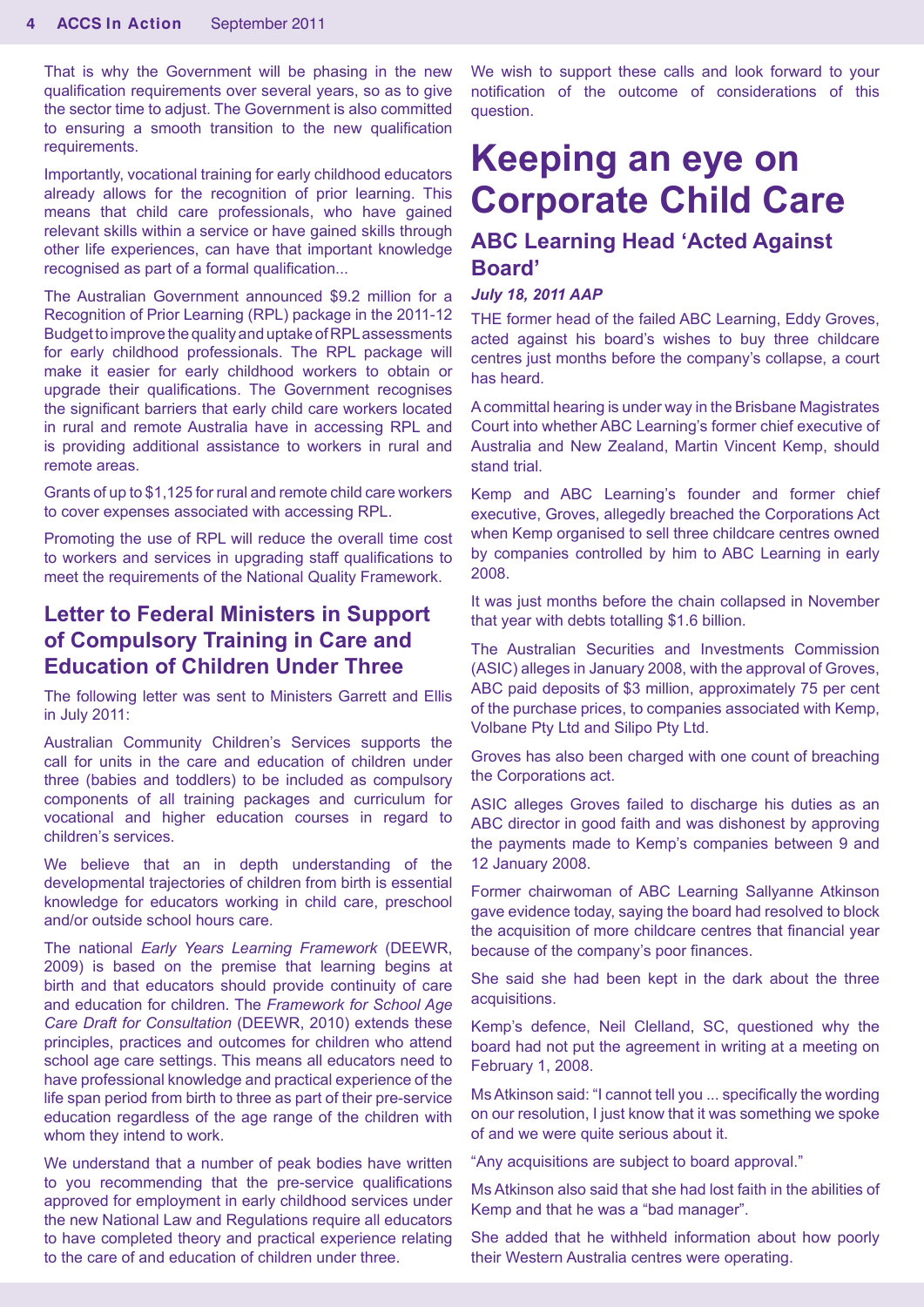## **ABC Learning paid double market price**

#### *July 20, 2011 The Australian*

FORMER ABC Learning executive Martin Kemp arranged for the childcare chain to buy his assets at double their market value, a court heard yesterday.

Mr Kemp is charged with three breaches of the Corporations Act concerning the exercise of his powers as ABC's Australasian chief executive until the company collapsed in 2008. He has not entered a plea.

A committal hearing in Brisbane heard yesterday how the company bought his three childcare centres for \$4.1 million, a significant mark-up on an independent valuation at the time.

The court heard the 2008 deal was authorised by global chief executive Eddy Groves with three words -- "this is approved" -- sent in an email from overseas.

Former ABC acquisitions manager Rohan Smith told the court the \$4.1m price tag met the company's "regular criteria" since modelling predicted the centres would break even after eight years.

Brandishing one of the purchase documents in the courtroom, prosecutor Craig Chowdhury remarked he could not see the word "market value" printed anywhere.

"Is there any relationship between market price and the purchase price?" he asked Mr Smith.

"No. It doesn't mean anything to me," the witness replied.

Michael McClifty, who provided the independent valuations of Mr Kemp's businesses, agreed purchase prices could sometimes attract a "special value" if they, for instance, achieved economies of scale or a favourable decrease in market competition.

But asked by Mr Chowdhury if he could recall an instance of someone paying \$1.2m for an asset valued at \$600,000, as ABC had done for Mr Kemp's childcare centre at Beenleigh, in Queensland, he said he could not. "That's a big number. That's a really big number," Mr McClifty said.

The court had previously heard how ABC's business model, premised on exponential growth, was "fatally flawed" and ultimately caused the company's demise.

Scott Zannes, who served as chief financial officer under Mr Kemp, said the defendant rarely made decisions without first consulting Mr Groves.

"Eddy's personality is 'fall into line'. He doesn't like to be challenged at all and his opinion is final," Mr Zannes said.

ABC Learning followed a policy of expansion to "meteoric" growth from 18 centres in 1997 to 825 centres in 2006. It was then the world's largest listed provider of childcare services.

The committal hearing continues.

# **Emails show pre-collapse fears for ABC Learning**

#### *Sue Lannin Friday, June 10, 2011 ABC Radio PM Program*

BRENDAN TREMBATH: The banks which lent to collapsed childcare provider, ABC Learning, were worried about the company's financial health six months before it collapsed, but still they went ahead with a refinancing plan to keep the company afloat.

According to an email trail, revealed in the Federal Court, one banker thought the company could default on its bank loans within a year if it couldn't sell its US business. ABC Learning's lenders included the big four banks as well as Japanese and US banks.

ABC Learning collapsed in November 2008 with debts of nearly \$2 billion.

Sue Lannin's report starts with the voices of parents of children at ABC Learning centres.

PARENT: Very disappointing. It's a great location; it's quiet, not many of those around.

PARENT 2: We thought it would survive, because it's such a good centre.

PARENT 3: Well I knew there was a possibility but they told me there was nothing to worry about.

SUE LANNIN: Parent's outside ABC Learning centres after news of its collapse. The failure of ABC learning in late 2008 left Australia's childcare system in crisis and the Federal Government had to step in to keep the system running.

The company expanded rapidly using cheap loans to buy childcare centres in Australia and around the globe. But ABC Learning was hit hard by the global financial crisis. A slump in earnings for the second half of 2007 sent its lenders and its share price into a tail spin.

ABC Learning proposed a refinancing deal, which involved selling most of its US business, but they needed the approval of the 10 banks keeping it afloat. The banks began to discuss whether they should take security over the company as a condition.

An email trail has been read out in the Federal Court as ABC Learning's liquidator, Ferrier Hodgson, examines the company's bankers over when the banks knew the company was in trouble.

EMAIL FROM VERON ICA BARBETTA (voiceover): We would like to see security in the form of fixed and floating charge from the outset.

SUE LANNIN: That's Veronica Barbetta, from BankWest, in an email to the other bankers in on the 12th of May, 2008.

In an email a few days later, Westpac executive, Scott Wimberley, wrote that ABC Learning had committed itself to buying childcare centres it couldn't afford and said:

EMAIL FROM SCOTT WIMBERLEY (voiceover): It has been caught out here.

SUE LANNIN: Worries were growing within the banking syndicate that ABC Learning could collapse if the refinancing deal didn't go ahead.

In another email on the 15th of May 2008, Westpac's Scott Wimberely wrote:

EMAIL FROM SCOTT WIMBERLEY (voiceover): We don't want to structure ABC Learning into default, but likewise we do not wish to expose ourselves even further.

SUE LANNIN: In an email on the 26th of May 2008, Sean Sykes, from the Commonwealth Bank, wrote there were two possibilities facing ABC Learning: that it cut its debt, or it faced: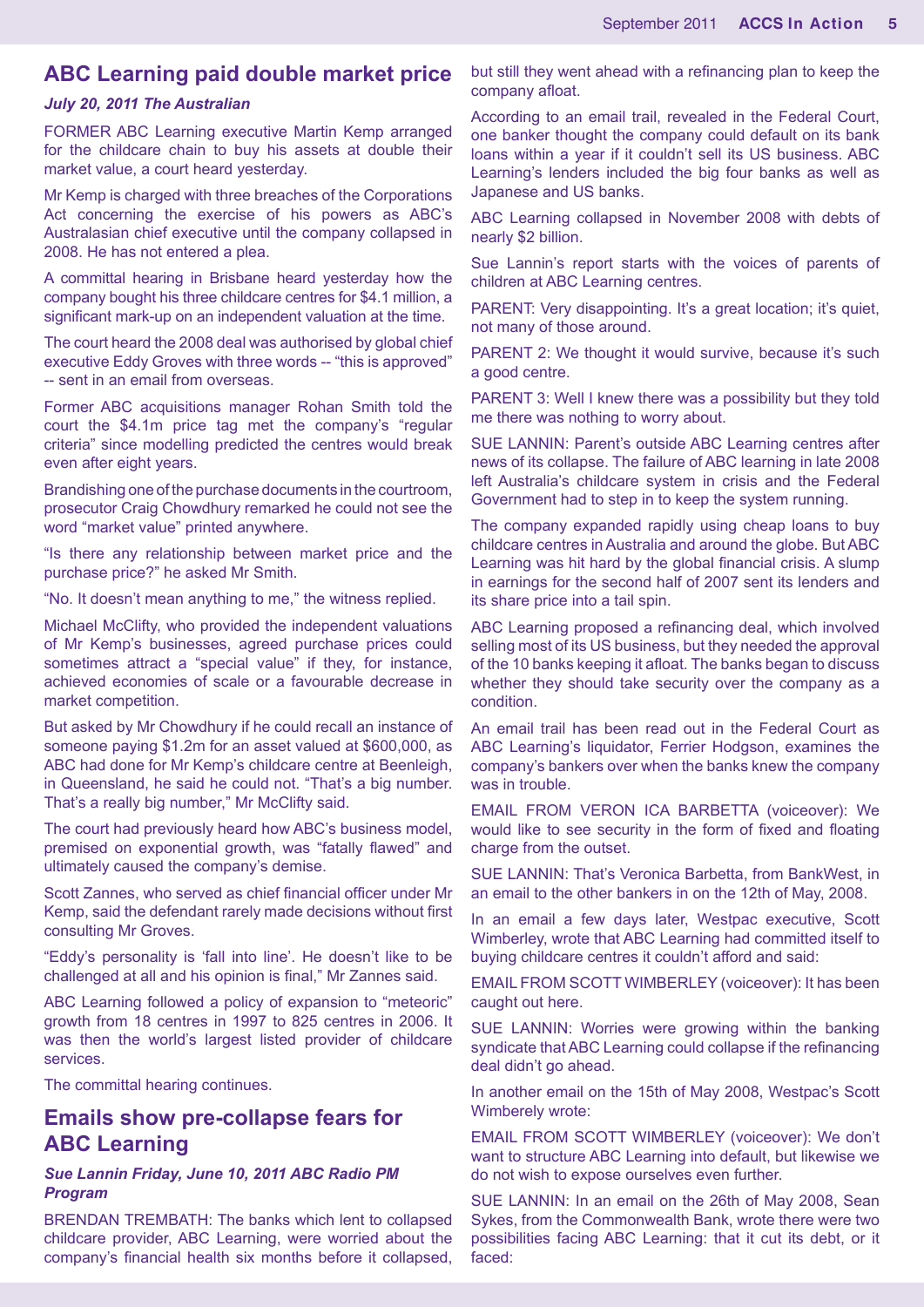EMAIL FROM SEAN SYKES (voiceover): ...an event of default as early as 31st March, 2009, caused by failure to achieve its asset sales.

SUE LANNIN: A former executive from US banking giant, Citigroup, told the court that the banks were reluctant to approve the refinancing until they got a report from accounting firm Ernst & Young on ABC Learning's cash flow and capital spending, because the banks didn't the trust the information they were getting from the company.

The Commonwealth Bank was the biggest lender to ABC Learning. The bank's Sean Sykes, told the court the decision to refinance was approved in late May, 2008, by the bank's top executives, because of the high level of debt.

A document signed by Westpac boss, Gail Kelly, and acting chief risk officer, Andrew Carriline, on the 27th of May, 2008, approved the refinancing, but Mr Carriline noted:

ANDREW CARRILINE STATEMENT (voiceover): I am supportive but not enthusiastic.

SUE LANNIN: He went on to say that ABC Learning was trying sell its US assets in a difficult market, and said:

ANDREW CARRILLINE STATEMENT (voiceover): Completely unsatisfactory disclosure re: Cap X commitments.

SUE LANNIN: In the months before it collapsed, ABC Learning repaid \$500 million to the banks by selling its assets.

Ferrier Hodgson, is trying to get money back for other creditors including shareholders. It's looking at whether the banks' decision to take security over the assets was valid. Among the documents presented to court was an email written by the Commonwealth's Sean Sykes to the bankers on May the 20th, 2008, in which he discusses the issue of security. The email states:

EMAIL FROM SEAN SYKES (voiceover): This is sufficient to provide receiver control in bankruptcy and mitigate the Sons of Gwalia issue.

SUE LANNIN: Sons of Gwalia was a landmark court case in which shareholders won the right to rank alongside unsecured creditors in terms of getting their money back. The liquidators are trying to prove the banks discussed the case because they wanted to take preference above other creditors if ABC Learning went under.

Questioned by Michael Cashion SC, for Ferrier Hodgson, Mr Sykes told the court.

SEAN SYKES (voiceover): The case was a discussion point across the market at the time.

SUE LANNIN: But...

SEAN SYKES (voiceover): Not in the context of it being a refinance issue for ABC.

SUE LANNIN: Despite getting the new finance deal, ABC Learning collapsed in November, 2008, leaving behind debts of nearly \$2 billion.

Founder, Eddy Groves, and former director, Martin Kemp, have been charged with breaching their duties as directors. They are fighting the charges.

# **Branch Reports NSW BRANCH**

#### *Gerard Moon*

The ACCS NSW Convenor and Dept Convenor met with Minister Piccoli (NSW Department of Education and Community) on the 17th June. Issues discussed included preschool funding and assistance with the NQF (particularly for Preschools). The Minister seemed interested in reforming children's services funding in NSW.

NSW Children's Services Funding was also discussed by members at special meetings of the NSW Children's Services Forum. The Forum hopes to have input into the Department's review of funding. ACCS members have voiced their concern regarding the current funding model for preschools and the funding models for additional needs support.

The NSW branch has begun organising a Conference for the 18 to 20 May 2012. The Conference themes will be change and leadership which is timely due to the changing nature of children's services. Topics include:

Leadership

- Leading teams through change
- Leadership in advocacy
- Developing pedagogical leadership

Change Management

- Responding to change in constructive ways
- Informing families on change
- Developing plans for change

Planning for the Future

- Planning around revamping the 1980s planned environments
- Long term goal setting
- Future directions for our sector

### **QLD BRANCH**

#### *Tanya Roessler, Qld Branch President*

Recently the Queensland Branch held our AGM where we had a guest speaker, Kay Beattie from OECEC to inform us about the NQF Assessment Process and answer any questions that we may have.

The office bearers and Committee for 2011 are as follows:

President: Tanya Roessler Vice President: Frances Snedden Treasurer: Kerrie Wilson Secretary: Megan Kirby Committee Members: Marie Lewis, Cathy Kennedy

The two state delegates were elected at this meeting being Frances Snedden and Tanya Roessler who will be attending the National ACCS Face to Face meeting in October.

ACCS Qld is supporting the Big Steps campaign and keeping members updated on the dates of meetings for the United Voice the child care union.

The Qld branch is concerned about the remote teachers not having access in their local areas to English tests required for their registration so they are having to travel large distances to sit for the tests.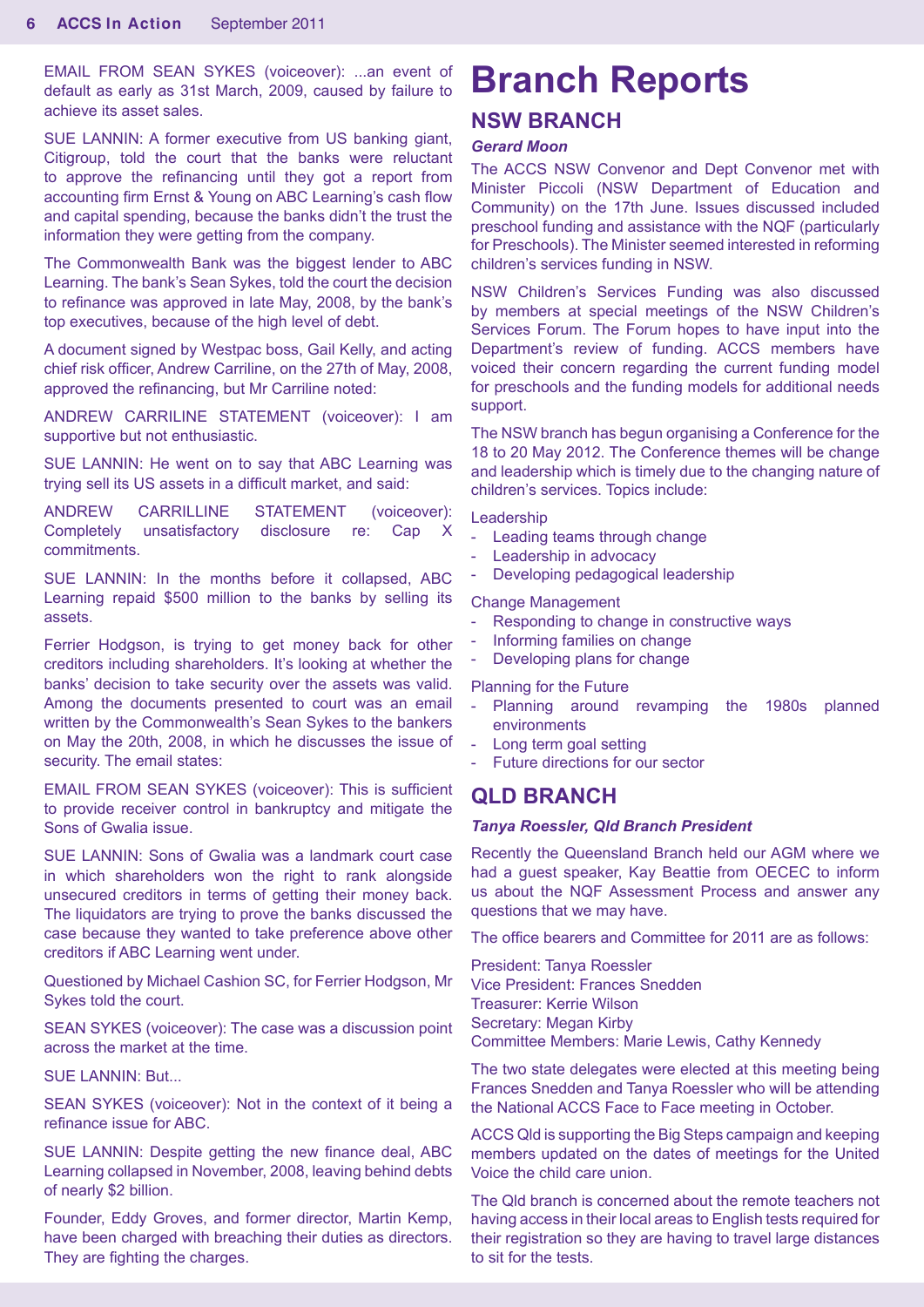We are hearing from our sector that people are feeling overwhelmed with all the information and extra training required resulting in reduced time to participate in meetings. Also Workplace Health and Safety is changing to the federal level which is yet another change for services to keep updated with and to implement.

The Qld branch would also like to thank Pam Sur for all her support and help as she has been a long-standing member and is now moving into age care.

### **SOUTH AUSTRALIAN BRANCH**

#### *Verity Bierenboim*

ACCS SA published a media release calling for a boycott of Universal Access to 15 Hours of Preschool due to lack of funding and poor communication. The Department of Education and Children's Services (DECS) reacted very quickly to the release; besides telling us that we did not lobby with them correctly and that the Minister would be informed, they did agree to a meeting.

Two meetings have been held with the DECS representative, the first was DECS stating their concern, and then a discussion of what was needed, the second was constructive and a discussion with costing occurred. It was then agreed that DECS would attend the next CCCSA meeting which is attended by a large group of Directors, to go through Universal Access costing. After having these discussions with DECS we believe each service would need to have an independent cost analysis. The offer to introduce Universal Access in our Centres is optional not compulsory.

ACCS SA and CCCSA (Community Children's Centres SA) met with federal Minister Kate Ellis and voiced our concerns on the affordability of child care. She stated that an independent survey was conducted using an independent group and the average fee increase would be \$5 to \$8 per week, the same answer that everyone else has received. We also talked about funding for infrastructure grants, NQA and our concerns with Universal Access to Preschool for the child care sector in South Australia; she said that was not her area but would pass on our concerns. It was implied that funding to address our concerns was not available.

# **NEW!**

# **ACCS Member Discussion Board**

#### You are invited to join in the discussion!

We have created an exciting new space, the ACCS Member Discussion Board, exclusively designed for members to engage in discussions with other like minded ACCS members across all states and territories of Australia.

Perhaps you'd like to raise concerns about implementing the National Quality Frameworks? Or you'd like to brainstorm lobbying strategies to advocate for a professional children's services workforce? Perhaps you'd like to launch into a robust debate about ACCS' current policy positions?

We hope you'll join us in the discussion. Please contact your ACCS state or territory Delegate who will verify your membership and provide you with an access code for entering the site.

We all had a great day on the 16th July when we had the Big Steps in Child Care Summit in South Australia. It was very well attended and it was great to hear people like Louise Tarrant of United Voice the child care union and many Directors from South Australia talking about what is happening in their Centres and the push for professional wages.

We are now waiting to see what will happen with the South Australian Government as Premier Rann has been asked to step down and it is the Minister for Education who has been nominated as the next Premier so it will be interesting to see how long it all takes. We are hoping we will have a new Minister of Education who is sympathetic to child care.

## **TASMANIAN BRANCH**

#### *Kathy Cripps, ACCS Tasmania (Sub-Branch of CCC Victoria)*

ECEC Workforce Forum – Stakeholders met for the first time late 2010. The stakeholders include representatives from:

- Ministerial Child Care Advisory Council
- Early Childhood Educators of Tasmania
- **Early Childhood Australia**
- Unions (Australian Education Union, United Voice, Independent Education Union)
- Tasmanian Independent Schools Teachers Association Skills Institute
- Tasmanian Polytechnic
- Teachers Registration Board of Tasmania
- Catholic Education Office
- Independent Schools Tasmania
- Family Day Care Council of Tasmania
- Tasmanian Government (Department of Premier & Cabinet, Skills Tasmania, Child Care Unit Early Years Department of Education)

The forum continues to meet with the preparation of a discussion paper nearing readiness to be developed out of session. Topics of discussion and action included, but not limited to:

- National Quality Reform Agenda
- Teachers Registration registration of teachers working in education and care settings
- Inclusion support
- Workforce Issues
- Professional Learning and Training Agenda (Qualifications, course content and delivery)

The Department of Education Child Care Unit has developed a survey for services to complete which will provide valuable information in relation to the current workforce and projected workforce over the next 5 years in terms of the National Quality Framework requirements.

This survey will also provide valuable information to be included in the Early Childhood Education and Care and School Aged Care Sectors Skills Plan (ECA Tasmania Branch and Skills Tasmania initiative). The skills plan will provide a strategic and co-ordinated framework between the Early Childhood Education and Care (ECE&C) and School Aged Care (SAC) sectors, the state government, and other relevant stakeholders, in the period from 2012 – 2016.

Due to the transient workforce in OSHC and the shortage of qualified and experienced educators, together with the